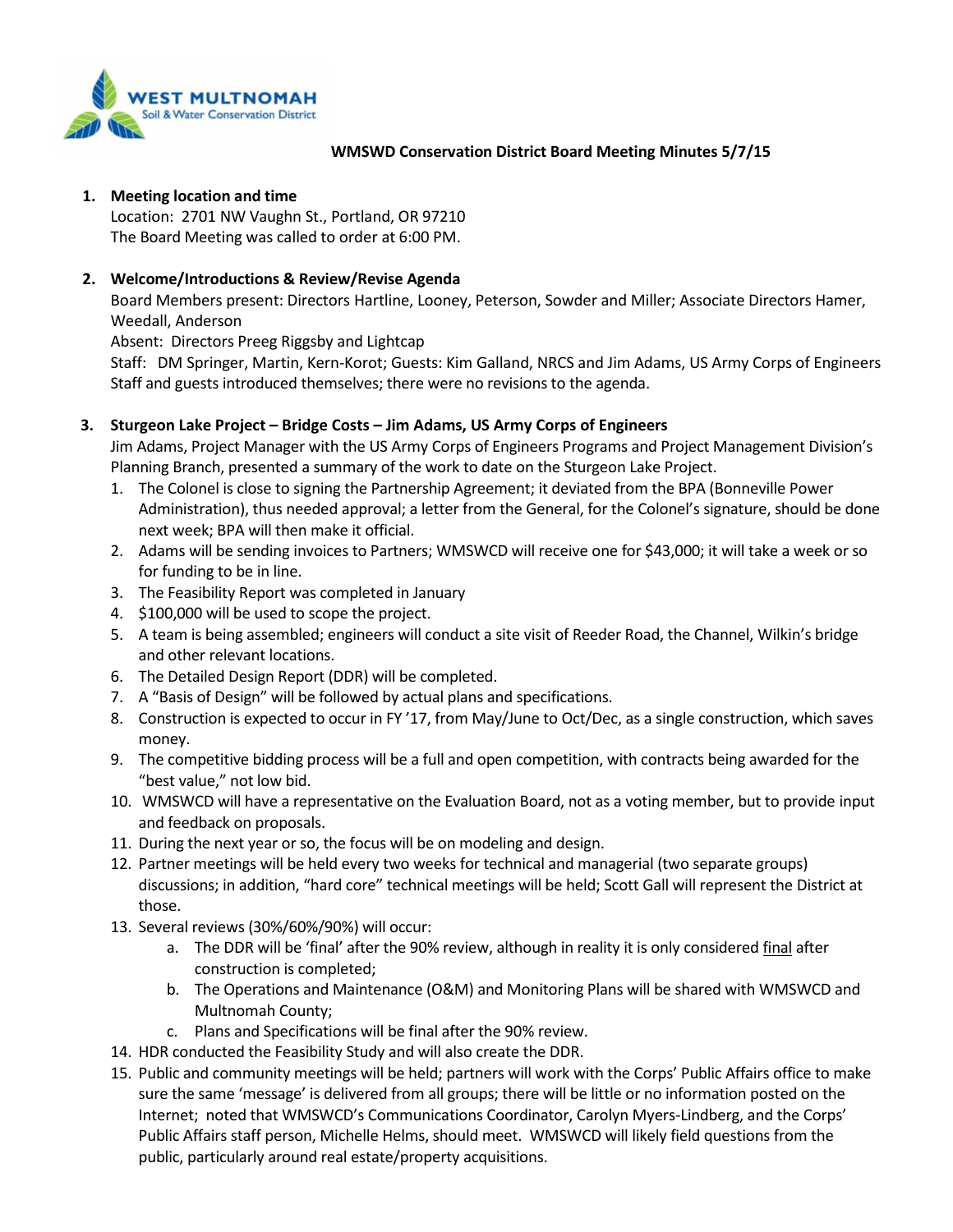- 16. Increased bridge costs:
	- a. The Feasibility Study investigated creating a culvert vs a bridge;
	- b. Headquarters considers a bridge to be a "betterment;" 100% of the cost should be borne by local sponsors; this increases the local share by \$400,000 - \$500,000; a bridge would actually cost about \$200-\$250 less than a culvert;
	- c. Multnomah County will be asked to contribute additional dollars;
	- d. It is hoped that Salmon Habitat Value (salmon can spawn in the estuary), will be considered by the Expert Research Technical Group (ERTG), who may then "up the score," thus favoring the bridge; a meeting will be held on 5/8 to discuss how scoring was done.

Adams is available to answer questions at any time, and he encouraged the Board to contact him if needed.

### **4. Staff Report - Kammy Kern-Korot, Senior Conservationist**

Kern-Korot reported on her Healthy Streams and Special Habitats projects.

#### **5. Approval of April Minutes**

Director Hartline moved to approve the April Board Meeting Minutes; Director Miller seconded; all approved.

#### **6. Review Treasurer's Reports – March**

Director Miller presented the Treasurer's report, noting that the District is in very good shape financially, still underspent in program areas, which will change as contractors' invoices are received. He noted that if all resources are not spent, the Board, in consultation with the staff, should discuss where to use unspent funds.

#### **7. Directors' Check-in Reports**

Director Sowder: Attended a Metro meeting where trails in McCarthy Creek were discussed; he expressed concern over the number of trails proposed; he is working with the group who is updating the Multnomah County Code to help RR5 (rural residential) lands.

Director Hartline: Attended the County Planning Commission Meeting, and is pleased with the policies for Sauvie Island; educating neighbors re: swallows; provided plants for the Ainsworth School Plant Sale; working on mapping Sauvie Island conservation projects; Frog Shuttle project is finished; volunteers doing ivy removal every Thursday (with Director Looney).

Director Miller: Referred a Sauvie Island property owner to Scott Gall; made a presentation at Soil School; interviewed Mary Logalbo on his radio show and also discussed stormwater management on it (find it on X-ray, 107.1 at 1:30 PM on Wednesdays; a podcast is available right after the show).

Associate Director Hamer: Attended Metro System Plan Stakeholder Meeting (notes provided to Board); promoted the District's work/expertise; wants to see more outreach, property acquisition, education and emphasis on water quality.

Associate Director Anderson: Conversations with neighbors re: tax deferrals and stewardship plans; referred one land owner to Michael Ahr; will circulate Willamette Week article re: tax deferrals for forest land owners; more information needed on interface with County Revenue Office; tax deferral discussion will be on June Board Meeting agenda.

Director Looney: Ivy removal with Director Hartline; also attended the Metro Meeting Director Sowder mentioned; noted the number of McCarthy Creek trails proposed/discussed would not become a reality; elected Chair of the Linnton Neighborhood Association.

Associate Director Weedall: Attended Soil School; her HOA is submitting an HOA grant.